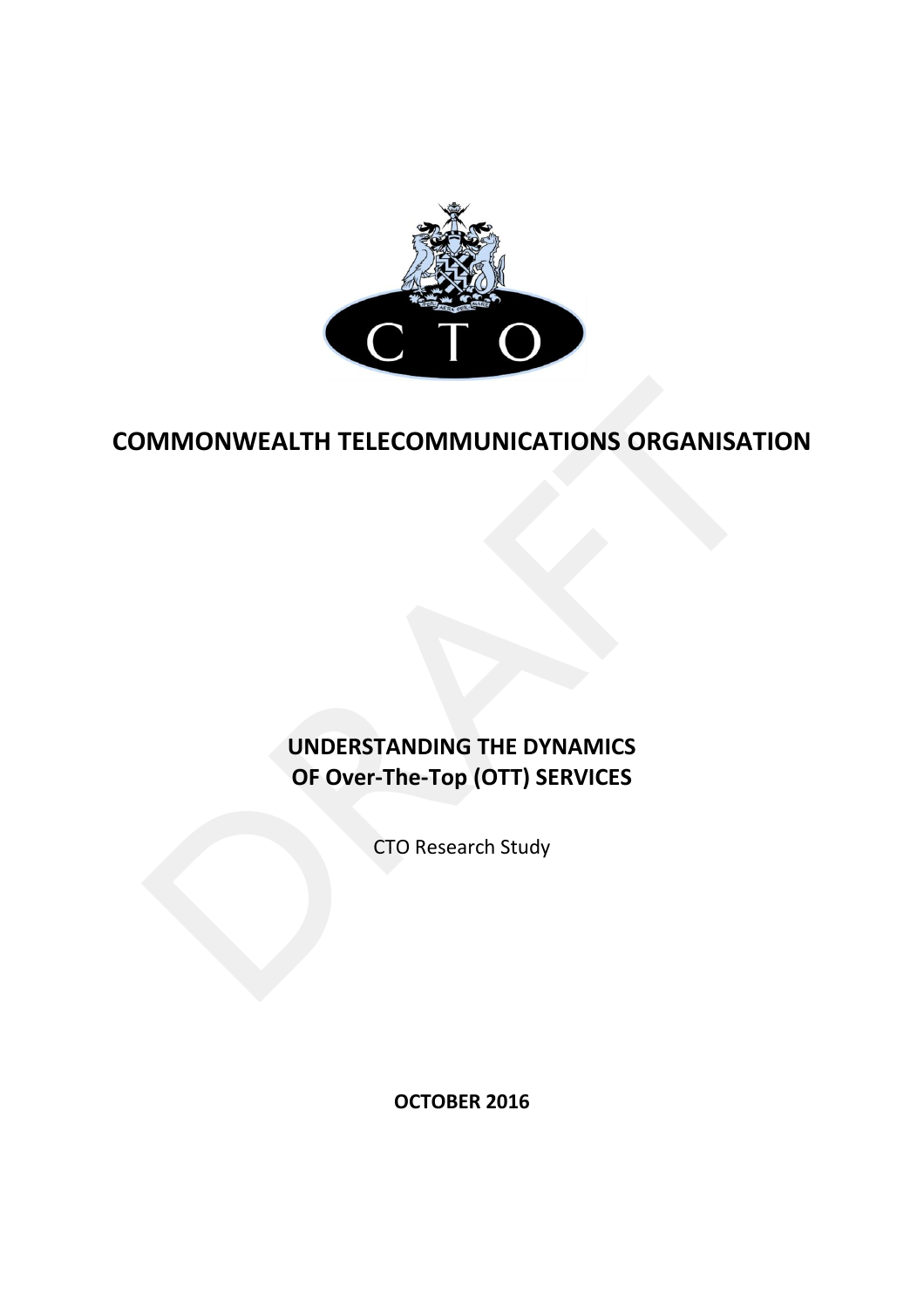# **Summary**

Following a mandate issued by Commonwealth ICT Ministers at the Commonwealth ICT Ministers Forum in London in June 2016, The Commonwealth Telecommunications Organisation (CTO) is conducting a research study to understand the market dynamics and policy and regulatory issues of Over-The-Top (OTT) services, both in the context of their impact on traditional business models and of opportunities for innovation and stimulating economic growth.

The main objective of this study is to develop, based on consultations with relevant stakeholders in a sample of representative jurisdictions, a better understanding of the dynamics of OTT by all stakeholders including service providers, policy makers, regulators and operators on OTTs. It is expected that the output of the study will enable future deployment of OTT services to be conducted in a manner that addresses the concerns of all stakeholders including consumers.

This paper is a precursor to a questionnaire-based study that the CTO intends to conduct across the commonwealth and beyond. It aims to solicit from a selected sample of stakeholders, the key questions that should be addressed by the questionnaire-based study in order to understand better how OTT services can equitably be deployed in various jurisdictions.

This paper recognises that the emergence of OTT services and the potential impact of limited or lack of relevant policy and regulatory frameworks is a challenge for traditional telecom operators. And already some jurisdictions are taking steps to regulate parts of OTT services.

#### **Further Enquiries**

Please contact: Email: [consultancy@cto.int](mailto:consultancy@cto.int) | Telephone: +44 (0) 208 600 3800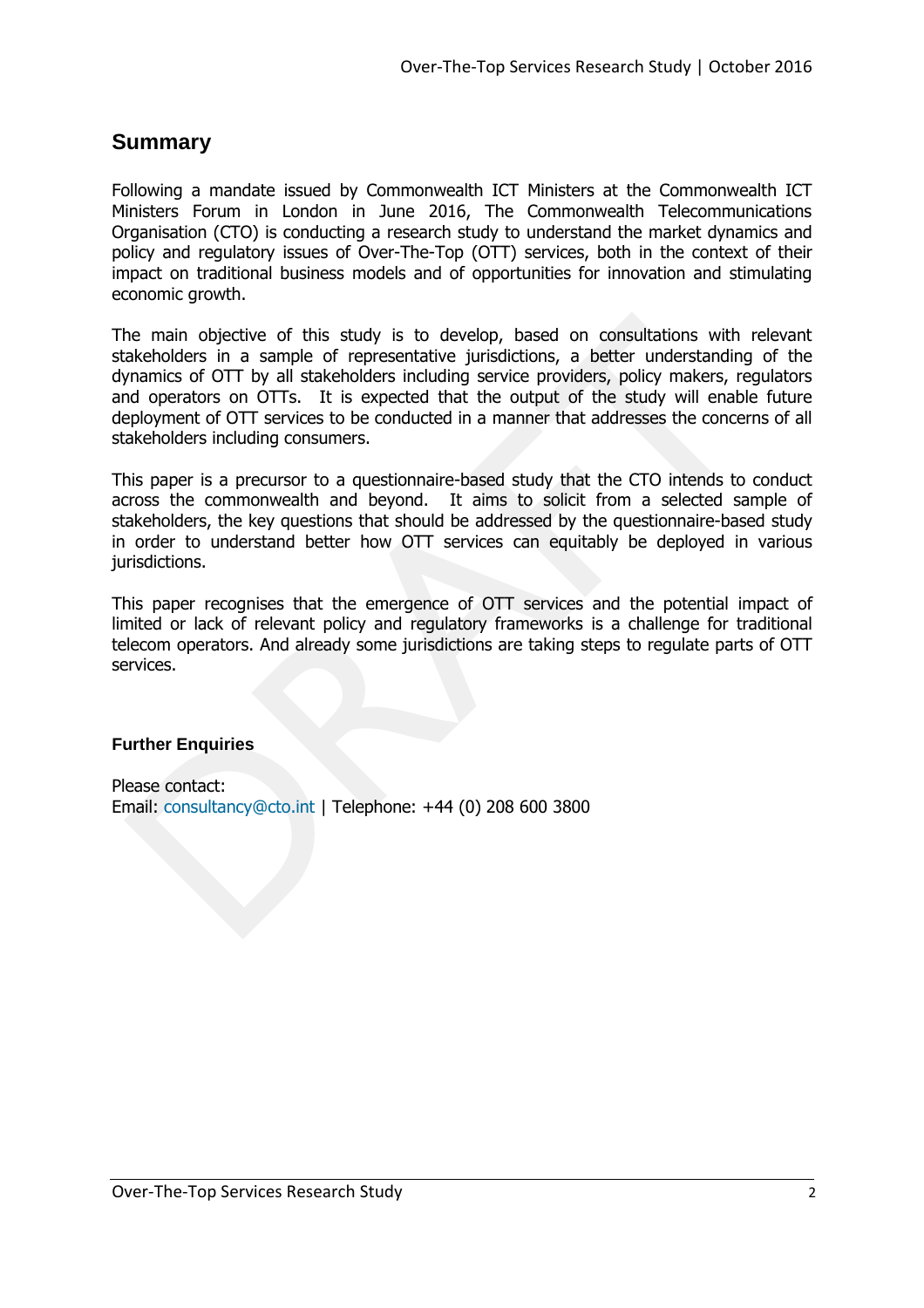# **Table of Content**

| 1. | 1.1                             |  |
|----|---------------------------------|--|
| 2. | 2.1<br>2.2<br>2.3               |  |
| 3. | 3.1<br>3.2<br>3.3<br>3.4<br>3.5 |  |
|    | 4.1<br>4.2                      |  |
|    |                                 |  |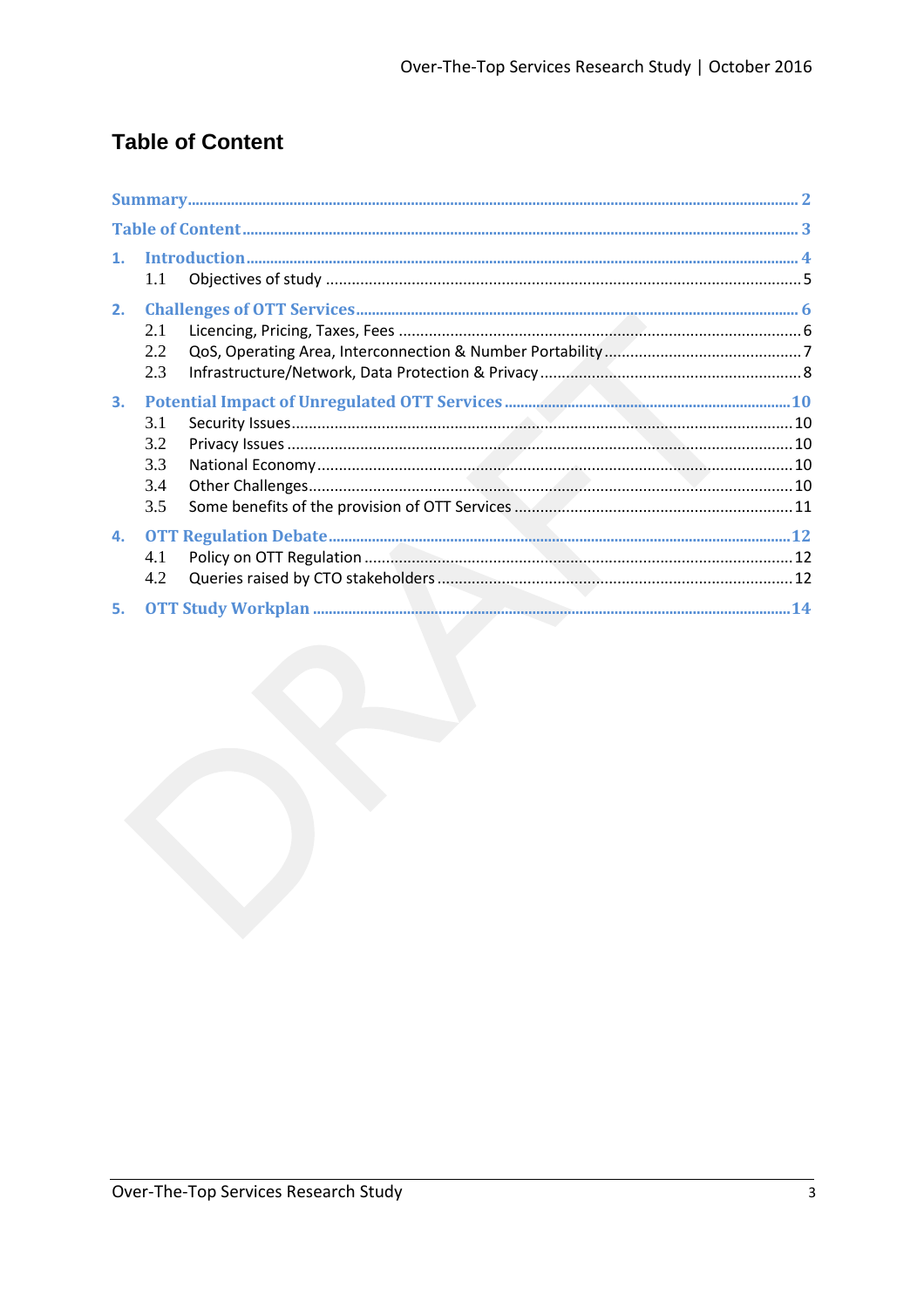# **1. Introduction**

Over the last decade, the communications industry has seen massive changes in terms of customer growth, infrastructure deployment and especially the growth of mobile broadband. The increasing use of smartphones and strong growth of mobile broadband have caused significant changes in the way users communicate and conduct their daily lives. It is estimated that at the end of 2015 more than 2 billion connected smartphones were in use globally and this figure is set to more than treble by 2020.

The increased number of smartphone users downloading and using Over-The-Top (OTT) communications applications (such as WhatsApp, Skype etc) has exacerbated this exponential increase. While there is no single, generally agreed definition for over-the-top (OTT) services, for this study, we regard over-the-top (OTT) services as online services which can potentially substitute traditional telecommunications services such as voice telephony and SMS. For the purpose of this study, we regard OTT services as a subset of general online services.

According to a recent study, it is estimated that among the top OTT messaging applications, WhatsApp is the leading with 700 million users, followed by Skype which has 300 million active users and third is Viber which has 209 million users<sup>1</sup>. The increase use of OTT messaging applications combined with the growing use of VoIP over mobile and the steady increase in consumer video calling services, has had a big impact on many telecommunications operators communications revenues. This has led to declining SMS and Voice revenues for many operators. Many operators are experiencing a decline in mobile voice revenues despite the fact that they have had an increase in new mobile connections.

OTT players are not just enabling users to access their services at much lower cost and encouraging more users to opt for IP-based free or low cost services, they are increasingly introducing more innovative services in the communications market and as a result creating increasing loyal user base. With the increased use of mobile smartphones for payment to gaming, these OTT players are evolving beyond traditional messaging and voice, which are still the mainstream revenue streams for most operators.

On the flip side, this continued trend by OTT players increasing both revenues and customer base globally has raised regulatory concerns in a number of jurisdictions. In recent years, there have been numerous complaints, including from telecommunications network operators and owners, that they face unfair competition from OTT players and providers who are not subject to the same regulatory obligations as network operators. Similar sentiments have been raised in the context of new online service providers who might challenge other traditional services offered by network operators.

At the centre of this debate and the concerns of many stakeholders is the 'lack of a level playing field', which has been attributed to concerns about perceived unfair competition posed by OTT players (who can operate globally), and the lack of clear OTT policies and regulatory frameworks. It's been claimed this has led to the impact OTTs (and other online competing services) have had on traditional telecommunications operators business models.

-

<sup>1</sup> Growth Market Mobile Operators Must Tackle the OTT Challenge Now | Ovum Report 2015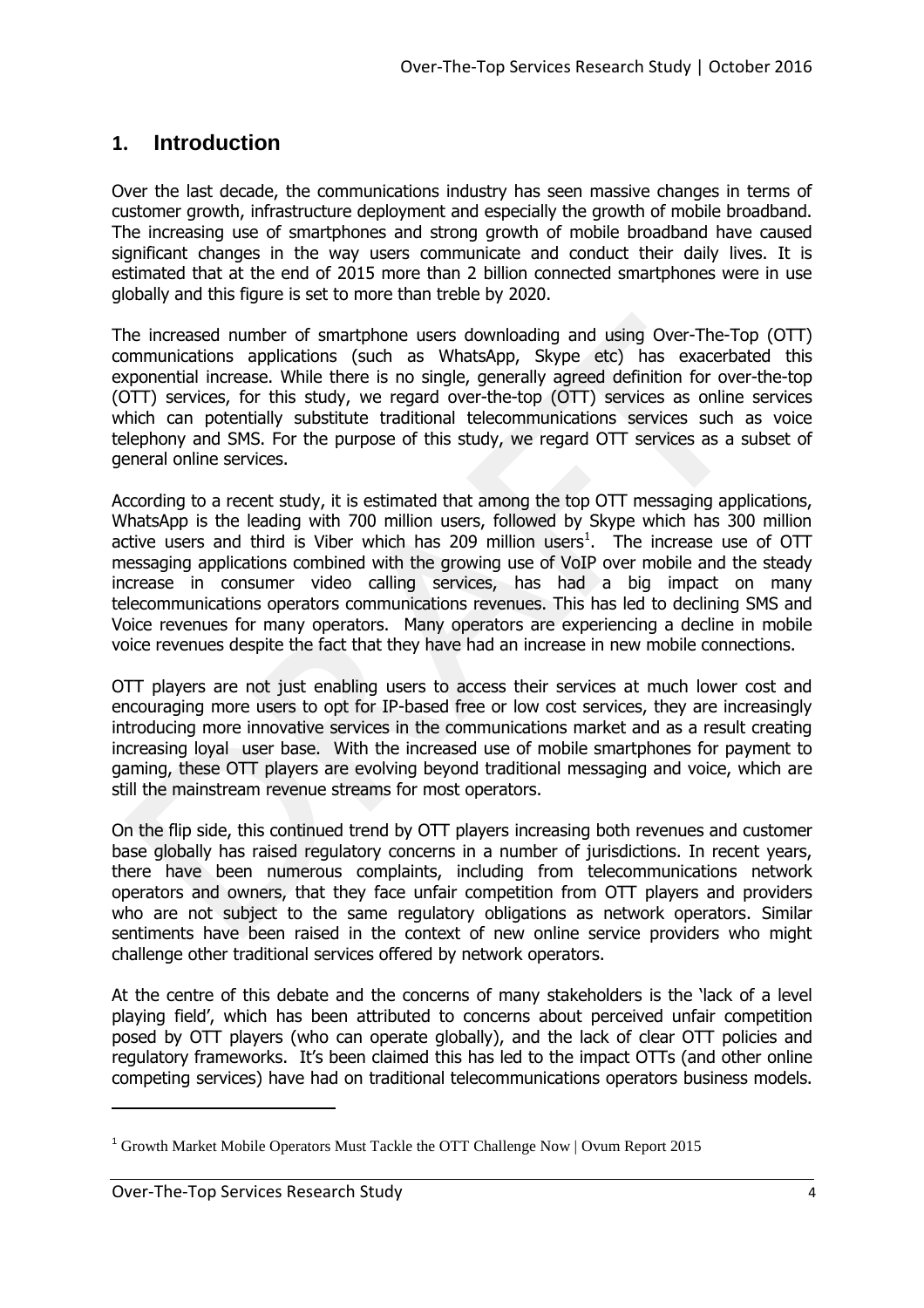At the same time, others have pointed out that the "level playing field" argument and related possible imposition of parallel rules may not be justified when the traditional telecommunications network operators control the broadband infrastructure, with few market players and high barriers to entry, while OTT players do not control the underlying broadband access points and where consumers can easily switch from one OTT service provider to another.

It is this background and concerns that have motivated the decision to conduct this research study.

# **1.1** *Objectives of study*

The main objective of this study is to develop, based on consultations with relevant stakeholders in a sample of representative jurisdictions, a better understanding of the dynamics of OTT by all stakeholders including service providers, policy makers, regulators and operators on OTTs. It is expected that the output of the study will enable future deployment of OTT services to be conducted in a manner that addresses the concerns of all stakeholders including consumers.

The rest of this paper is organised as follows—in the next Section 2.0, the paper outlines some of the challenges in regulating OTT services; Section 3.0 outlines the potential impact of lack of policies and regulatory frameworks of OTT services. This section also considers other related challenges including the risk to consumers and businesses. This paper recognises that already some jurisdictions have taken steps to regulate parts of OTT services, which is addressed in Section 4.0; while in Section 5.0, we outline some of the key debate issues that need to be considered in order to understand the dynamics of OTTs in a given jurisdiction. Finally, in Section 6.0, the paper provides a summary of the workplan for the study.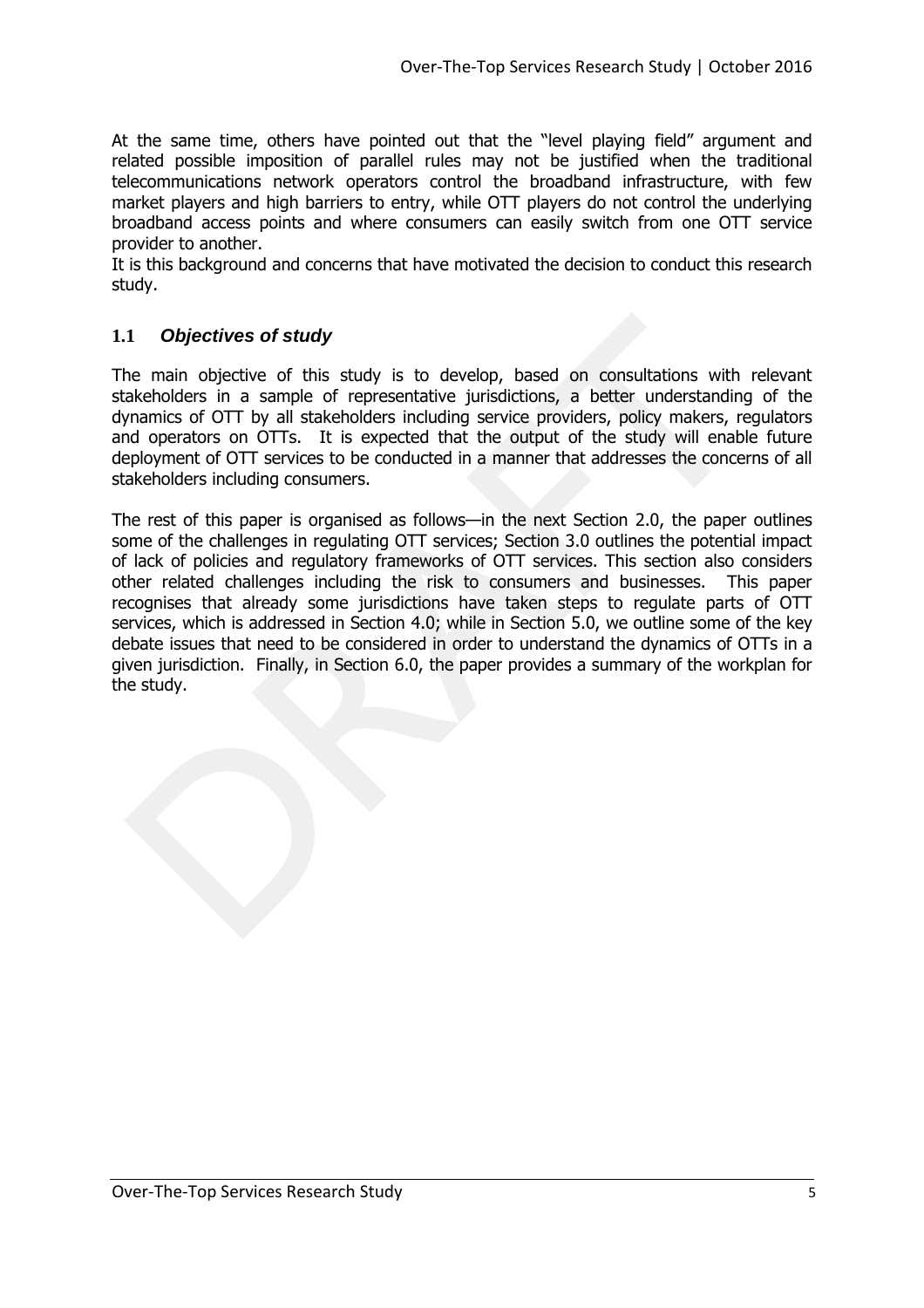# **2. Challenges of OTT Services**

In this Section, the paper outlines some of the challenges posed by OTT services and provides an avid reader with background information to better understand some of the challenges in developing policies or regulation of OTT services in order to create a fair playing field, as referred in Section 1.0

## **2.1** *Licencing, Pricing, Taxes, Fees*

#### **Licensing**

As it is often the case telecom operators and network owners are required to purchase a licence in order to operate and offer services. This does not apply to most OTT application providers. Some jurisdictions such as India and Pakistan have been reviewing their licencing frameworks and plan to issue licences to OTT service providers before operating in their jurisdiction. The challenge is how effective such frameworks can be in regulating a technology that transcends jurisdictions borders.

#### **Pricing**

In a fully competitive environment, it is left for the market forces, which are more effective than regulations in providing consumers with a wide choice of services at reasonable prices. Price regulation is imposed, especially on dominant operators that have the potential to abuse their market power and engage in anti-competitive practices. However, this form of regulation does not apply to OTT service providers who may possess similar market power which is equally subject to abuse.

Today dominant operators/service providers must file the price of any telecommunication service they intend to offer with local regulator and obtain prior approval before offering the service/price to end-users. While non-dominant operators need not file tariffs with operators for prior approval, they must however publish the prices, terms and conditions for their standard telecommunication services for end-users' information, which does not apply to OTT service providers. However, others argue that it may not be appropriate to apply this type of pricing application and publication requirement for OTT service providers, particularly when they do not charge consumers for using their services, and where consumers are already paying telecom service providers/owners a fee for using the broadband services over which they operate.

#### **Taxes**

-

Today telecom service providers/owners bear the additional burden of various tax provisions by local, regional and national authorities. In a number of countries, for example in India, the taxes applied to telecommunication services are discriminatory as in addition to the corporate taxes they are also liable to pay Spectrum Usage Charge (SUC), License Fee (LF) and Universal Service Obligation Fund (USOF) on their Adjusted Gross Revenue (AGR)<sup>2</sup>.

The lack of regulations allows OTT players to adopt innovative, flexible and agile business model, which are far more optimized. While many telecom operators/network owners are liable to pay taxes in every country they are operating in, such an obligation is not

<sup>&</sup>lt;sup>2</sup> Impact of Over the Top (OTT) Services on Telecom Service Providers | Indian Journal of Science and Technology, Vol 8(S4), 145–160, February 2015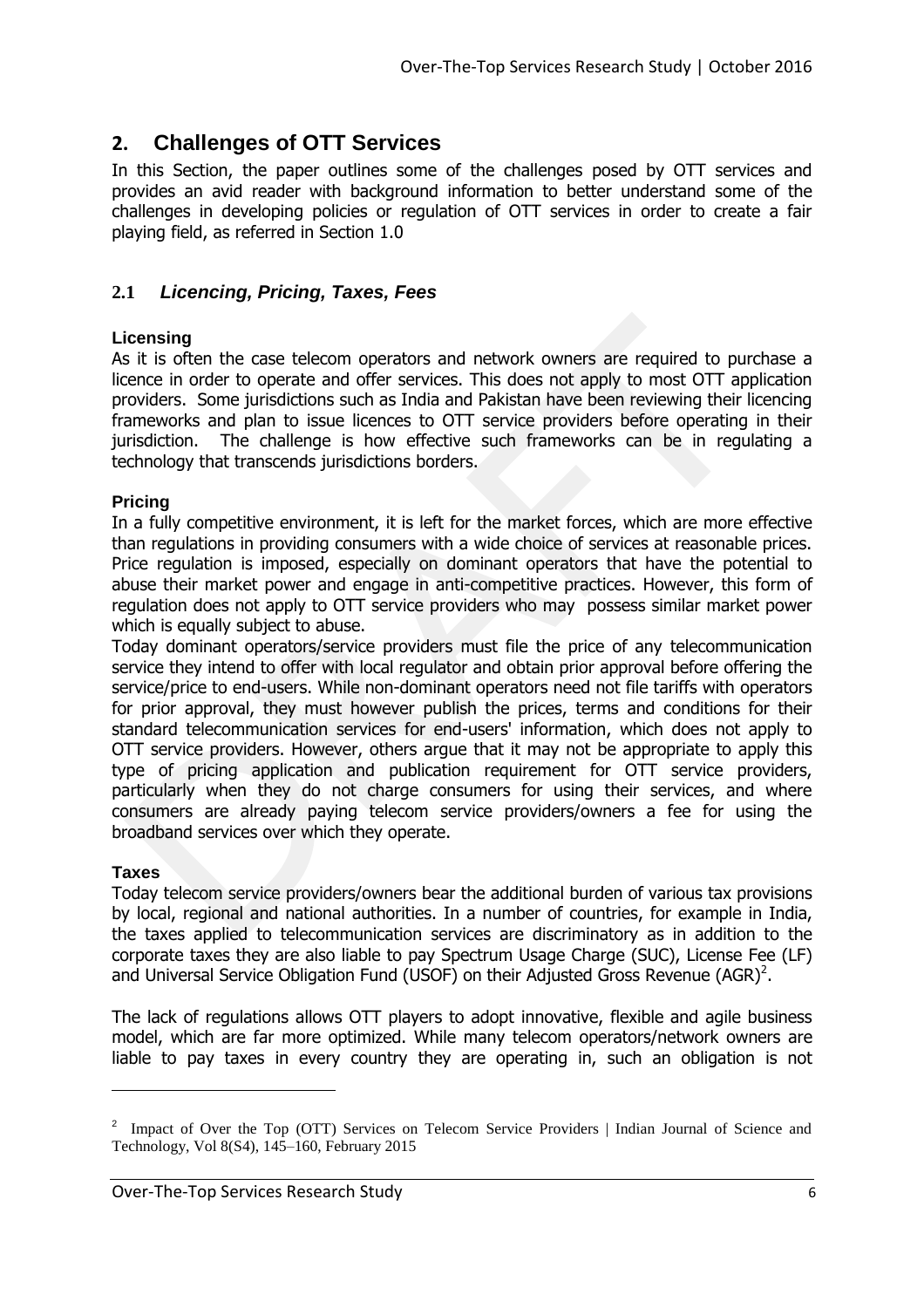applicable to OTT service providers as they are, mainly required to pay taxes to the country where there main headquarters is located. Similar to what obtains with a few large multinational traditional MNOs, some of these OTT service providers are known to take advantage of different tax regimes by establishing themselves in low tax countries while also serving users in high tax countries, thus making huge amounts of profits. A few OTTs that have offices in certain jurisdictions have recently been under scrutiny in a number of jurisdictions that are considered to be tax-haven countries.

#### **Fees**

Many telecom operators use customers' fees to support the costs incurred in service provision, especially in maintaining the network. For example, licensed mobile operators are fighting a losing battle against unlicensed substitutable services like voice, messaging and video messaging services from the OTT players. Unlike OTT service providers, a licenced operator in a number of jurisdictions has to pay a host of charges, including spectrum usage charges, licence fees, service tax to the government, which adds to a Telco's cost. But an OTT can provide the same voice - Voice over Internet (VoIP) and messaging services for less or no fee payment, since OTTs are unlicensed.

# **2.2** *QoS, Operating Area, Interconnection & Number Portability*

#### **Quality of service**

Most Telco operators have to comply with stringent rules regarding complying with Quality of Service (QoS) obligations for their service offering. In some jurisdictions, its mandatory for telcos to also provide customer care services and put mechanisms in place to address customer complaints. In contrast, OTT service providers do not have to provide any QoS guarantees, instead QoS issues are blamed on network providers. Others however argue that OTT players also make efforts to improve user experience such as questionnaires at the end of VoIP calls which ask about the quality of user experience as well as their investments in data compression and quality of service.

#### **Operating Area**

Network providers are also subject to requirements such as local sourcing obligations, data protection rules, lawful interception laws, and non-discrimination pacts. Furthermore, the operators are also constrained by the geographical boundaries of their networks they are serving in. However, OTT players are not constrained to any geographical region and can practically serve consumers whereever they are on the globe.

#### **Net neutrality**

The issue of Network neutrality (Net neutrality) has been the subject of a number of legislative initiatives not only in Europe, but also in the United States and other jurisdictions such as Latin Americas (e.g. Brazil) over the recent past year. The focus of these debates has centred on providing guarantees that consumers can freely access services and content of their choice provided by OTT providers via the public Internet.

The underlying competitive concern, exhibited in some jurisdictions, has forced legislators to debate the issue subsequently enabling both fixed and mobile telecom operators which provide the broadband connectivity over which the OTT services are provided, to have the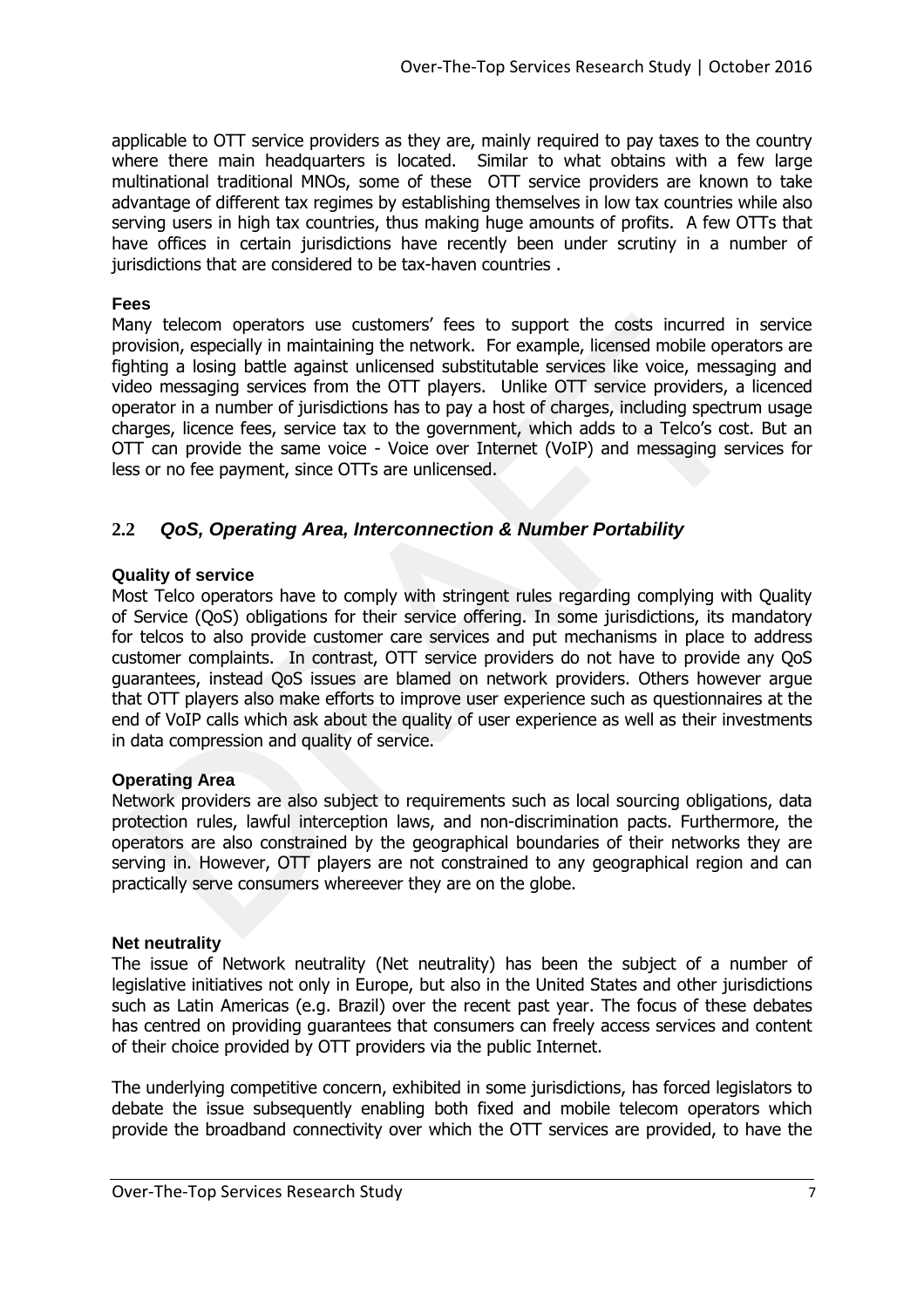incentive and the ability to throttle or block OTT services which posed a commercial threat to their own tied services (e.g. messaging or VoIP).

#### **Interconnection**

There are multiple dimensions to the issue of IP interconnection challenge. Firstly, many operators have raised concerns about the market share and power of major OTT service providers to be gatekeepers to attract content, instead of the operators themselves. Operators have claimed that by generating demand for bandwidth, OTT service providers generate expenses in (next generation) infrastructure investment, but have not made a fair contribution to these expenses through the 'interconnection' arrangements they make with telecom operators.

Secondly, the regulatory treatment of traditional voice services using national numbering plans so as to ensure interconnection and interoperability differs considerably from that of OTTs (such as online voice services). The termination (completion) of voice calls to fixed or mobile networks is highly regulated in nearly all developed countries as a result of perceived network operator market power over the telephone number. There are, no obligations for communications applications running on the Internet such as VoIP and messaging applications to be interoperable, and in practice most online-only applications are not. However, some argue that requiring OTT players to convert to a standardized process using telephone numbers will stifle innovation, reduce existing product features, and result in additional costs being passed on to consumers.

#### **Number Portability**

There is an obligation to operators to offer number portability between themselves while operating in different jurisdictions. The OTT service providers are independent from mobile numbers, and therefore have no obligation to implement number portability. (Relevance of this section, this is not a standard feature/service as not all jurisdictions have mobile number portability) Recommend we expunge this section.

# **2.3** *Infrastructure/Network, Data Protection & Privacy*

#### **Infrastructure/ Network**

Most operators and network owners invest in their networks infrastructure to deliver services to end-users. This involves investing in appropriate technologies in order to use resources efficiently & effectively. OTT services on the other hand, do not invest in these networks built by operators to enable end-user access to services.

In a number of countries that emphasise on net neutrality, telcos are compelled to deliver competitors traffic and services regardless of the impact to its networks. Although OTT players provide unmanaged services (no control over access networks), they are increasingly starting to take measures to enhance the performance of their own services by investing in content distribution infrastructure. This enhances the overall performance of the Internet as experienced by end-users, but still to the expense of operators who provide network access.

#### **Data Protection & Privacy**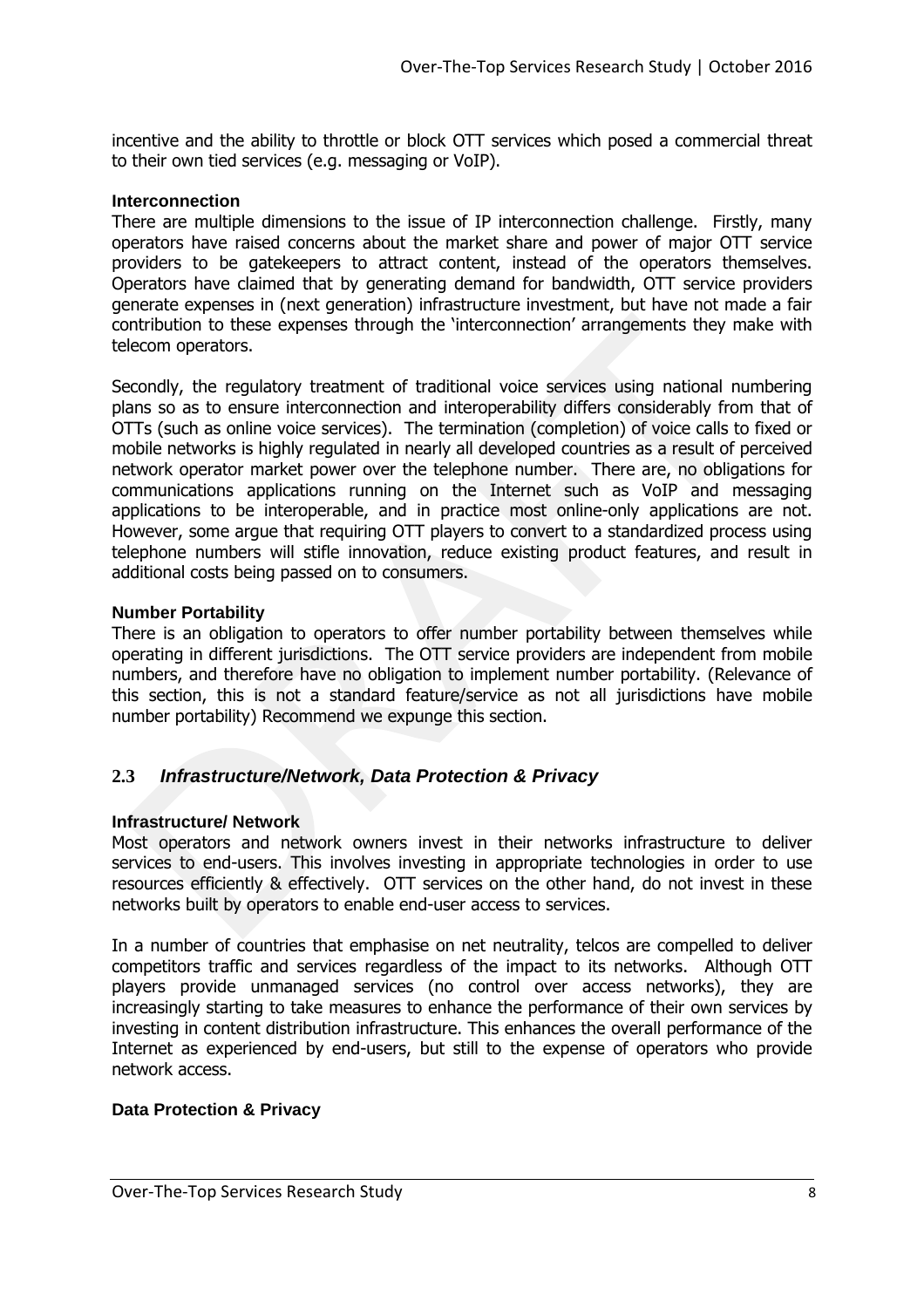The ability for operators to offer data protection and security as well as the means to enable interception of data (such as browsing histories, online purchases, e-mail or messaging communications) for law enforcement purposes are regulatory requirements imposed in most jurisdictions.

While regulators strictly monitor data protection and privacy requirements for users by operators, OTTs regulation is practiced on a rather limited and generally voluntary basis. OTT service providers face minimal regulatory constraints. The limits put on their business usually exist only to the extent of addressing the security and privacy concerns associated with user data.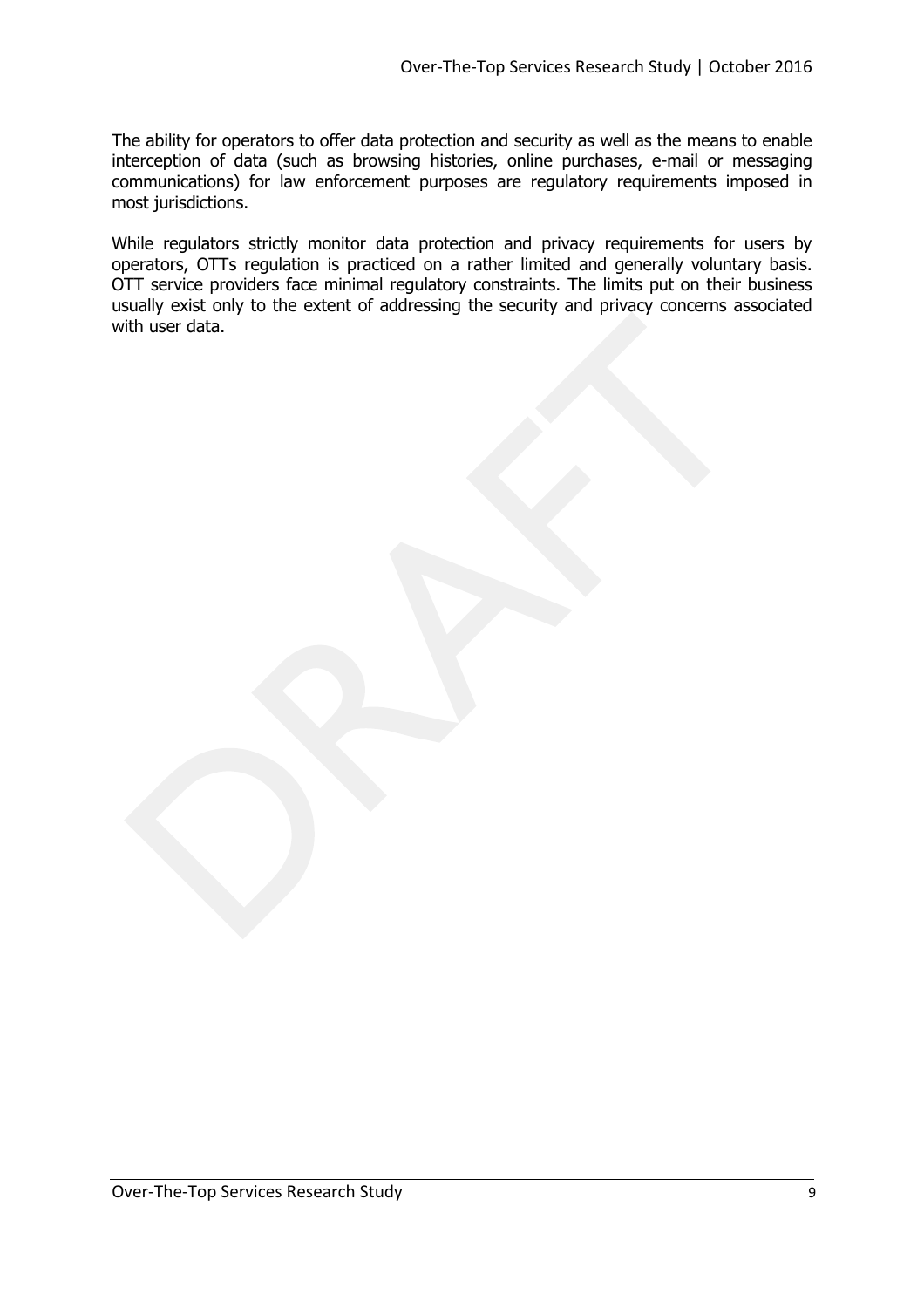# **3. Potential Impact of Unregulated OTT Services**

## **3.1** *Security Issues*

A number of OTT communication solutions do not support encryption. This implies that attackers can easily eavesdrop into an OTT service (such as VoIP conversation and IM services). In addition to the obvious problem of confidential information being accessed, the use of unencrypted VoIP and IM communication channels also facilitates identity theft or fraud. The other security threat concerns traffic analysis, which involves determining who is talking to whom. Such information can be beneficial to cyber criminals preparing an attack, e.g. for committing corporate espionage.

### **3.2** *Privacy Issues*

As addressed briefly in Section 4.3, user privacy is paramount in any service offering by both the telcos and OTTs. Some OTT services collect users' private information for commercial gains without making the customer fully aware of the exact details. There is also lack of thorough check on risk assessment and vulnerability levels of applications developed for the OTT market. There are other vulnerability vectors such as use of application with tracking option on, which may pose a threat to national governments.

# **3.3** *National Economy*

Economically, loosing tax to OTT players can have a lasting impact on the country's economy. While telecom operators (i.e. local players) are subjected to local taxes, OTTs pay variable taxes (usually lower) to countries where the HQ is located. Consumers purchase goods and services from global OTT players rather than local entities. It is increasingly difficult for local companies to compete with OTTs that have customers globally. Less government revenues due to lower telecom revenues might imply less investment in infrastructure from Telcos. However, some argue that OTT players too can have a significant positive impact on the local and national economy and promote government objectives, through, for example, e-commerce, social media, banking, e-government, telemedicine, and online education.

# **3.4** *Other Challenges*

#### **Social engineering**

Psychological manipulation of people into performing actions or divulging confidential information (especially via OTTs such social networks) needs to be address. (Section not clear: the information this section aims to communicate is not clear as it relates to OTTs. Scam calls or emails too can be used to get people to divulge confidential information so it is not just an OTT problem)

#### **Copyright violation**

Omnipresence of pirated contents (books, movies, videos) presents a challenge and might require regulation to address the imbalance regarding content ownership. (This may be more of an issue with online content and not OTT players specifically)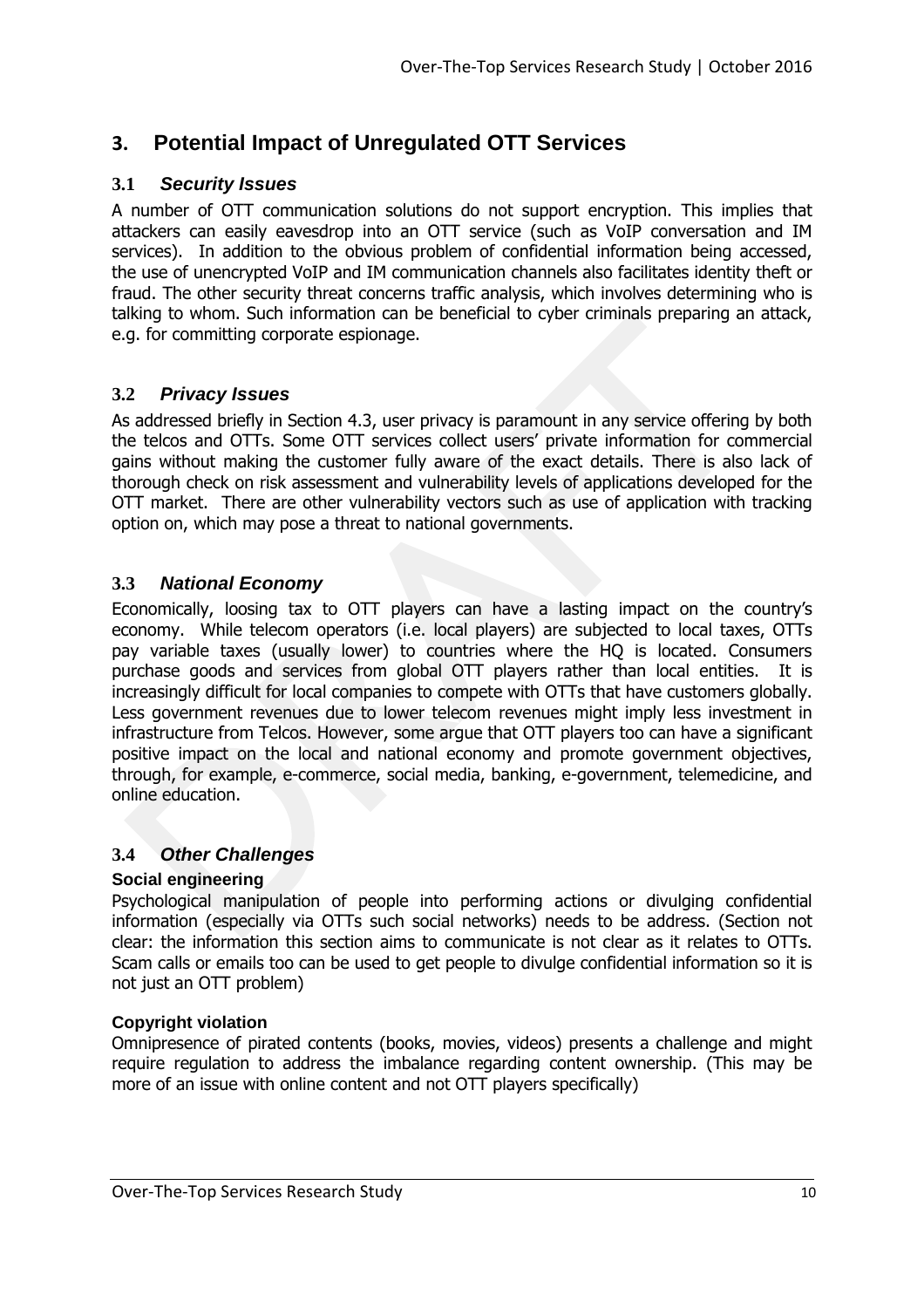#### **No regulatory framework for Health Apps**

Medical applications and other private data collecting application might result to loss of data, due to a security breach especially in jurisdictions without strong privacy laws/regulations.

### **3.5** *Some benefits of the provision of OTT Services*

#### **Increased demand for data services/bundles**

The deployment and use of OTT services in various jurisdictions have undoubtedly led to an increase in consumer demand for data services/bundles provided by mobile network operators which in turn should result in revenue opportunities generated for telecom operators.

#### **Uptake of Smartphone devices**

Similarly, the increase in the uptake of Smartphone devices as well as the development and usage of Apps are what is driving the increase in uptake of Smartphone devices as there is considerable consumer utility/surplus derived from the use of such apps.

#### **Technology Deployed**

The provision of OTT services over IP and the possible move to IP by MNOs also means that MNOs can move to 4G/LTE services which in turn would lower their costs of providing voice calls and messaging services to their consumers.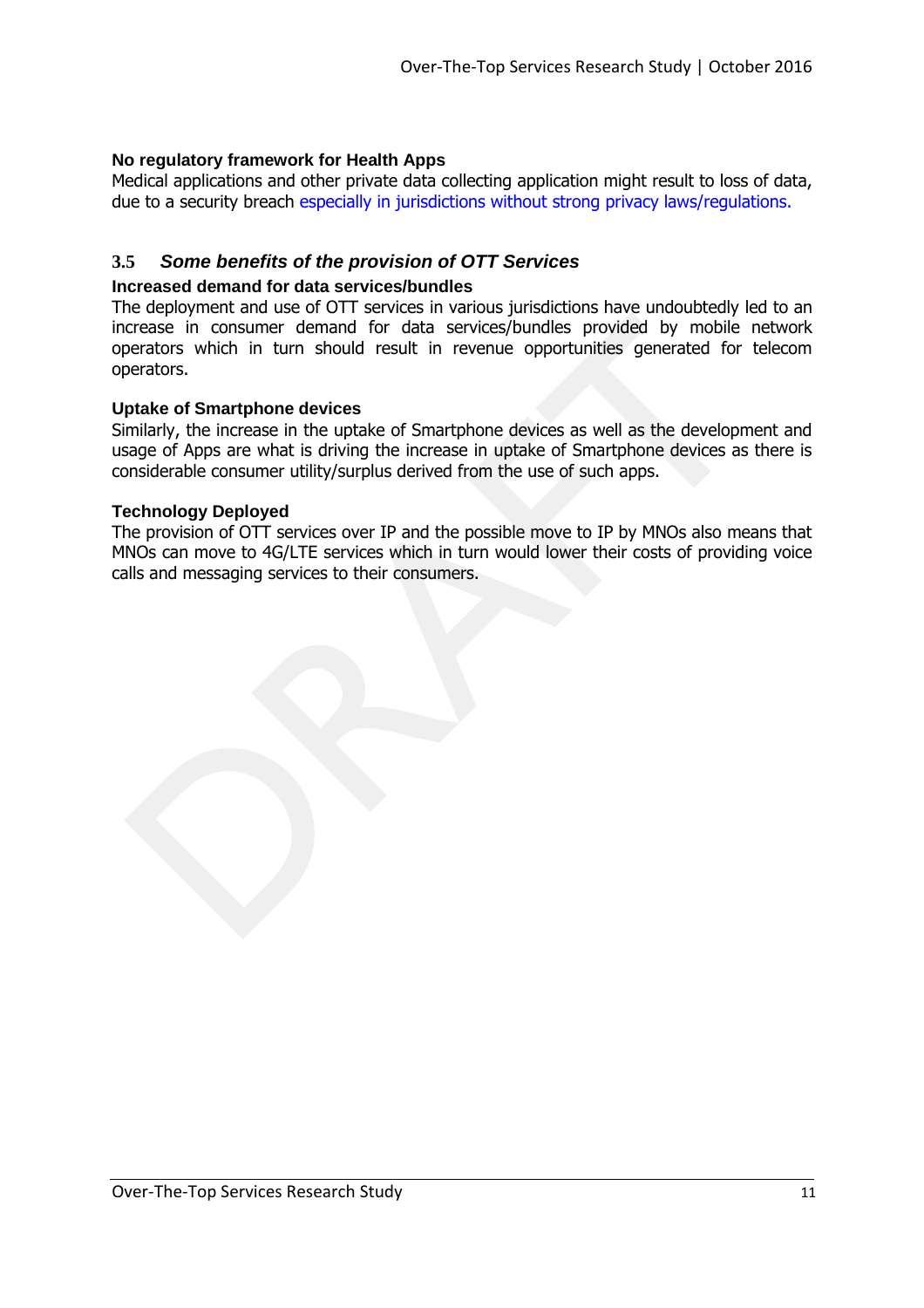# **4. OTT Regulation Debate**

# **4.1** *Policy on OTT Regulation*

In this section, the concept paper outlines issues that the study will aim to address. While the competition provided by the OTT application providers does lead to disruption, this study believes that a functional stable market should be able to adapt to the new situation. It is expected that all stakeholders may have to change their strategies and align their interests with that demanded by the market.

It is expected that the study results will be used to:-

- Implement a review of regulations faced by network operators and OTT players to ensure that these reflect the changed market situation and rebalance obligations as found to be necessary
- Determine whether the provision of "free" OTT services represents unfair competition and whether or not it is detrimental to the development of the market, and if so in what ways, and take action as required
- Consider including a study result that looks at how to address Market definition,market competition rules, market power with regards to OTT players
- Update the license/operating conditions of existing operators and service providers in relation with net neutrality and growing data protection and security requirements as well as define a framework for net neutrality regulations to enable commercial service offers and cost-oriented market pricing (Bullet points 3 & 4 merged as they both talk about net neutrality)
- Establish coordination procedures between financial service regulation, data privacy and protection regulation, broadcasting/publishing regulation and communications regulation to ensure that measures are consistent and coherent. At a maximum, consider the integration of broadcasting, communications (and publishing) regulation

# **4.2** *Queries raised by CTO stakeholders*

This sub-section captures queries or questions raised by a selected number of CTO stakeholders who attended a CTO Regulating ICTs workshop. The delegates were from Bangladesh, Botswana, Mauritius, Rwanda, South Africa, Sierra Leone and Trinidad & Tobago.

- 1) What is the flexible definition of OTTs that takes into account future trends?
- 2) There is a need to examine revenue trends for data and voice; and the overall economic impact of OTTs to local and local and national economy, government and consumers; to understand the potential impact.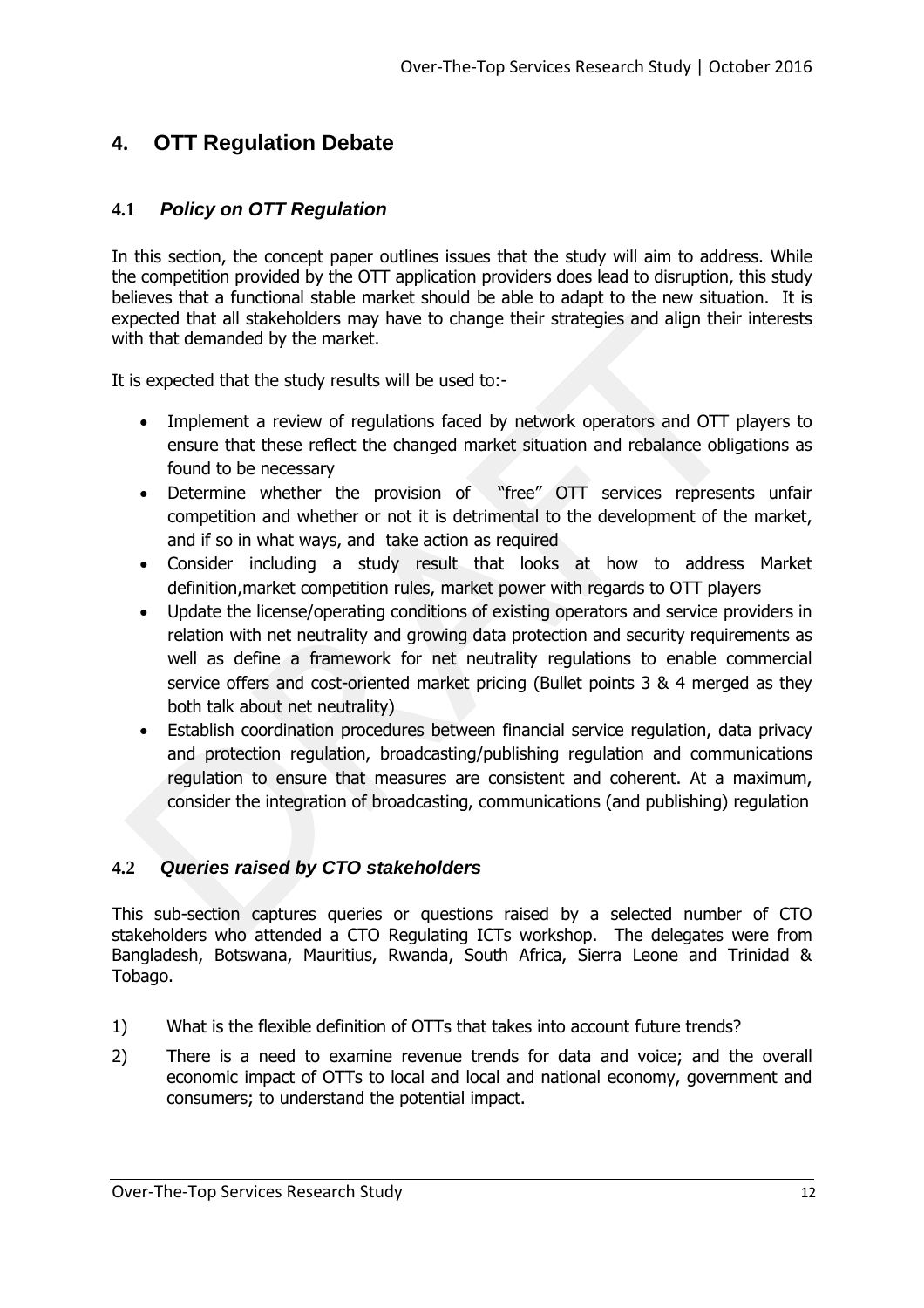- 3) Need to understand how OTTs can contribute more to the required investments for network rollout.
- 4) Re-consider whether the current business models of operators are appropriate or sustainable.
- 5) Consider the costs,benefits and effects of regulating or not regulating. Based on which option is preferred, decide what to and how to go about it.
- 6) Consider public interest issues i such as the protection of vulnerable consumers amongst other things.
- 7) Should provide robust Legal and regulatory frameworks
- 8) Most major OTT players recognise the primacy of US jurisdiction. What is the remedy for other jurisdictions?
- 9) Consider applicability of taxes
- 10) The proposed framework should facilitate regional responses, possibly leading to a global approach
- 11) The proposed framework should address a penalty scheme for misuse
- 12) The need for accurate and verifiable data in the area of OTT usage and its impact should be addressed to facilitate better decision making.